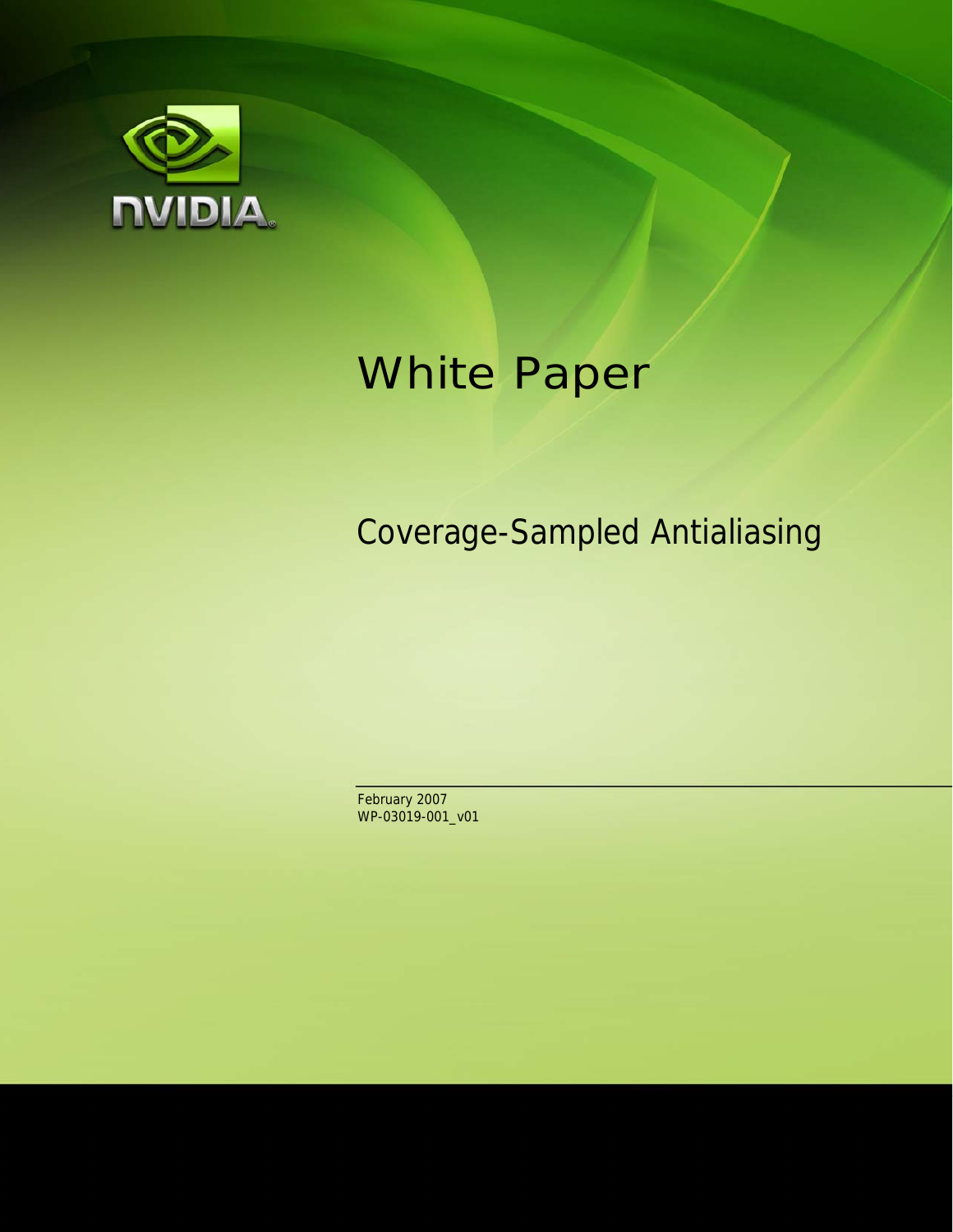## Document Change History

| <b>Version</b> | Date              | Responsible     | <b>Reason for Change</b> |
|----------------|-------------------|-----------------|--------------------------|
| $_v01$         | February 15, 2007 | Peter Young, TS | Initial release          |
|                |                   |                 |                          |
|                |                   |                 |                          |
|                |                   |                 |                          |

Go to sdkfeedback@nvidia.com to provide feedback on CSAA.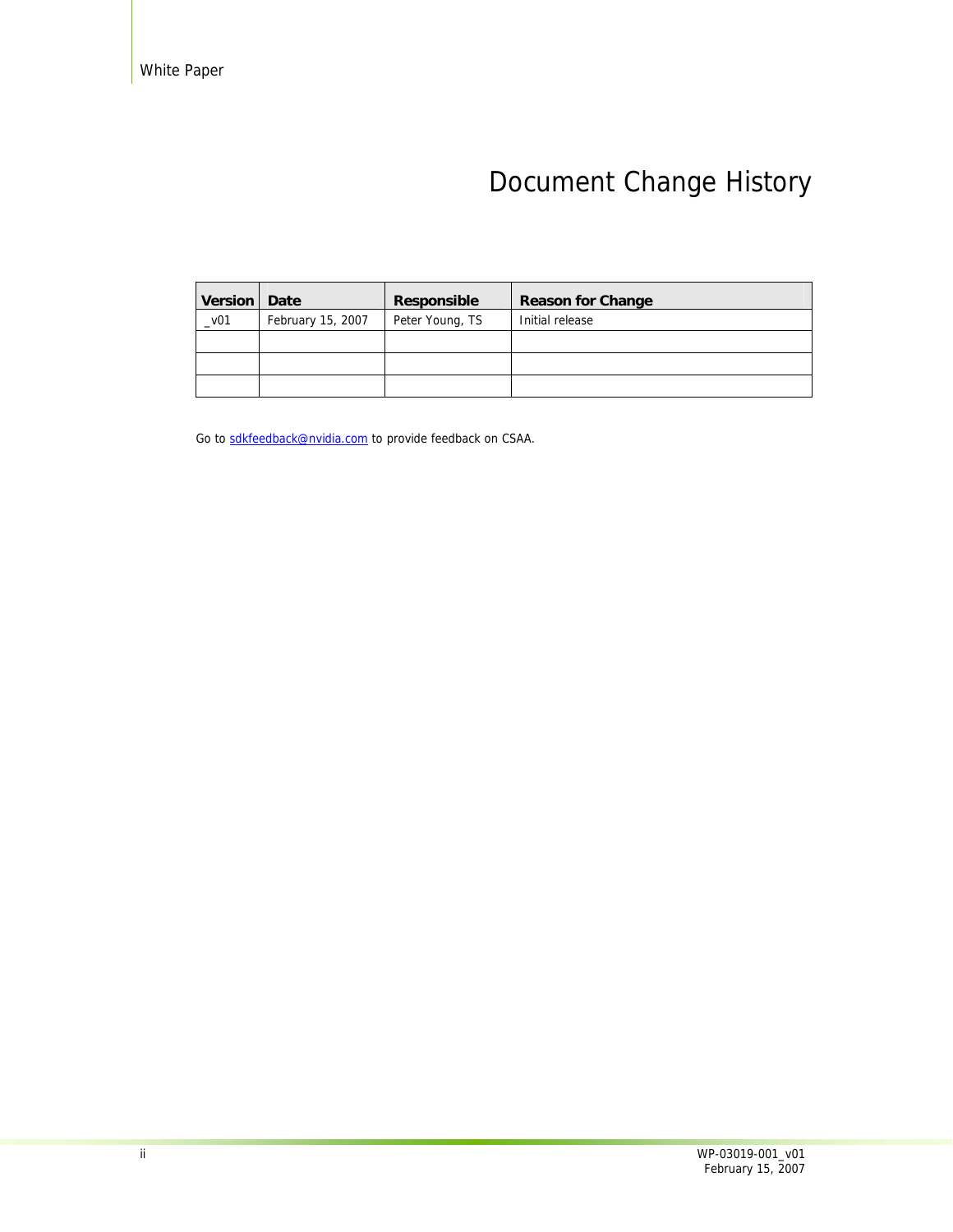## Coverage-Sampled Antialiasing

## Introduction

Coverage Sampling Antialiasing (CSAA) is one of the key new features of the GeForce 8 series GPUs.

CSAA produces antialiased images that rival the quality of 8x or 16x MSAA, while introducing only a minimal performance hit over standard (typically 4x) MSAA. It works by introducing the concept of a new sample type: a sample that represents coverage. This differs from previous antialiasing (AA) techniques where coverage was always inherently tied to another sample type. In supersampling for example, each sample represents shaded color, stored color/z/stencil, and coverage, which essentially amounts to rendering to an oversized buffer and downfiltering. MSAA reduces the shader overhead of this operation by decoupling shaded samples from stored color and coverage; this allows applications using antialiasing to operate with fewer shaded samples while maintaining the same quality color/z/stencil and coverage sampling. CSAA further optimizes this process by decoupling coverage from color/z/stencil, thus reducing bandwidth and storage costs.

Table 1 lists the CSAA modes that are supported on the GeForce 8800:

|                  | Sample               |               |
|------------------|----------------------|---------------|
| <b>CSAA Mode</b> | # of Color/Z/Stencil | # of Coverage |
| 8x               |                      |               |
| 8xQ (Quality)    |                      |               |
| 16x              |                      | 16            |
| 16xQ (Quality)   |                      | 16            |

| Table |  |  |
|-------|--|--|
|-------|--|--|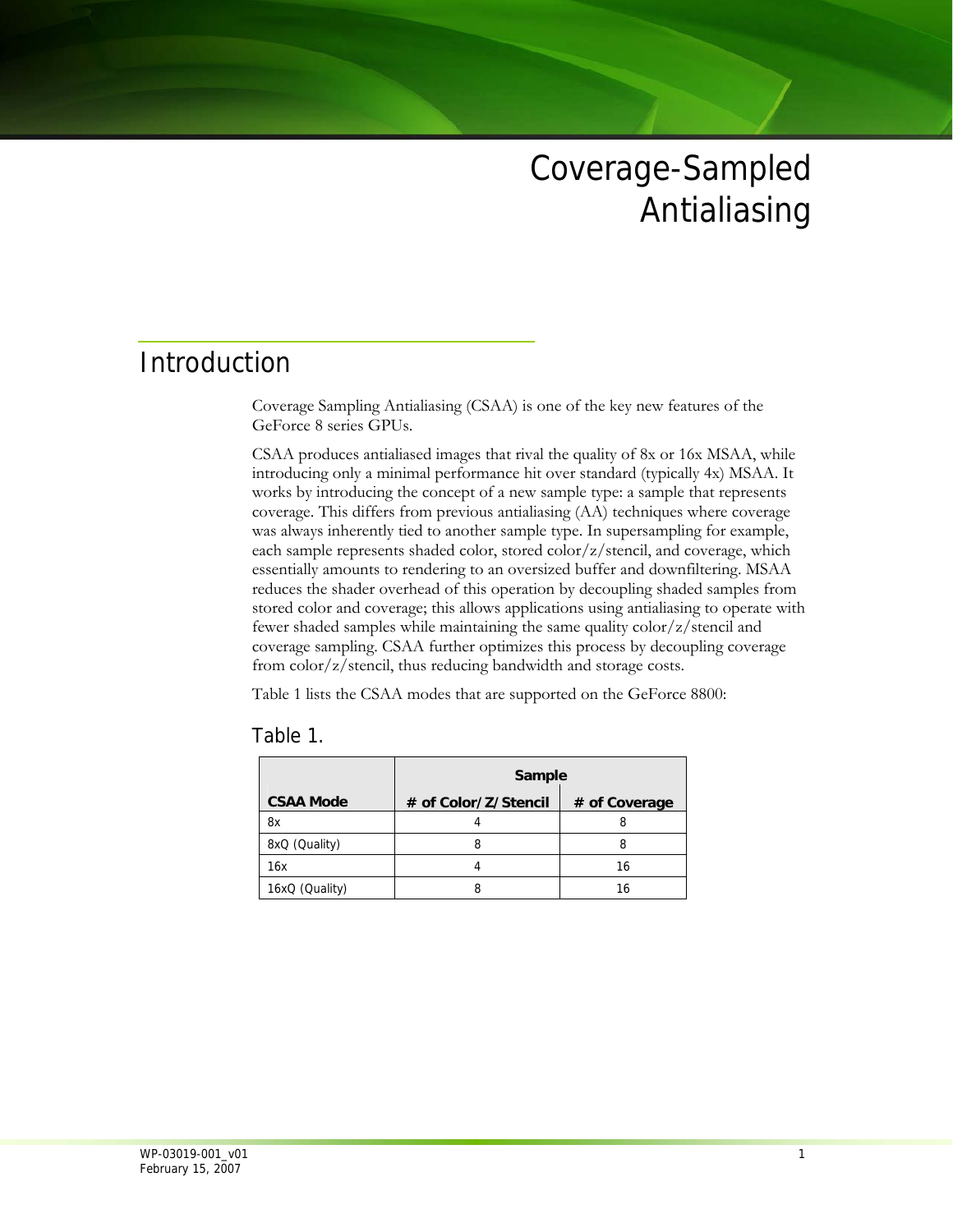



CSAA can be enabled in one of the two following scenarios:

- When the application specifically enables CSAA.
- When CSAA is turned on in the control panel by the user. The control panel offers users one of two options:
	- ¾ **Enhance mode**

All application-created MSAA surfaces are converted to CSAA surfaces using the control panel-specified CSAA mode.

¾ **Override mode**

The control panel forces a CSAA-enabled backbuffer. Note that this mode only works for applications that render directly to the backbuffer.

It is recommended that applications enable CSAA directly. The process of implementing CSAA is incredibly simple (almost exactly the same as implementing MSAA), and the benefit to the user is enormous. The user will get a much higher image quality at almost zero performance loss, without the fuss and hassle of manipulating the control panel.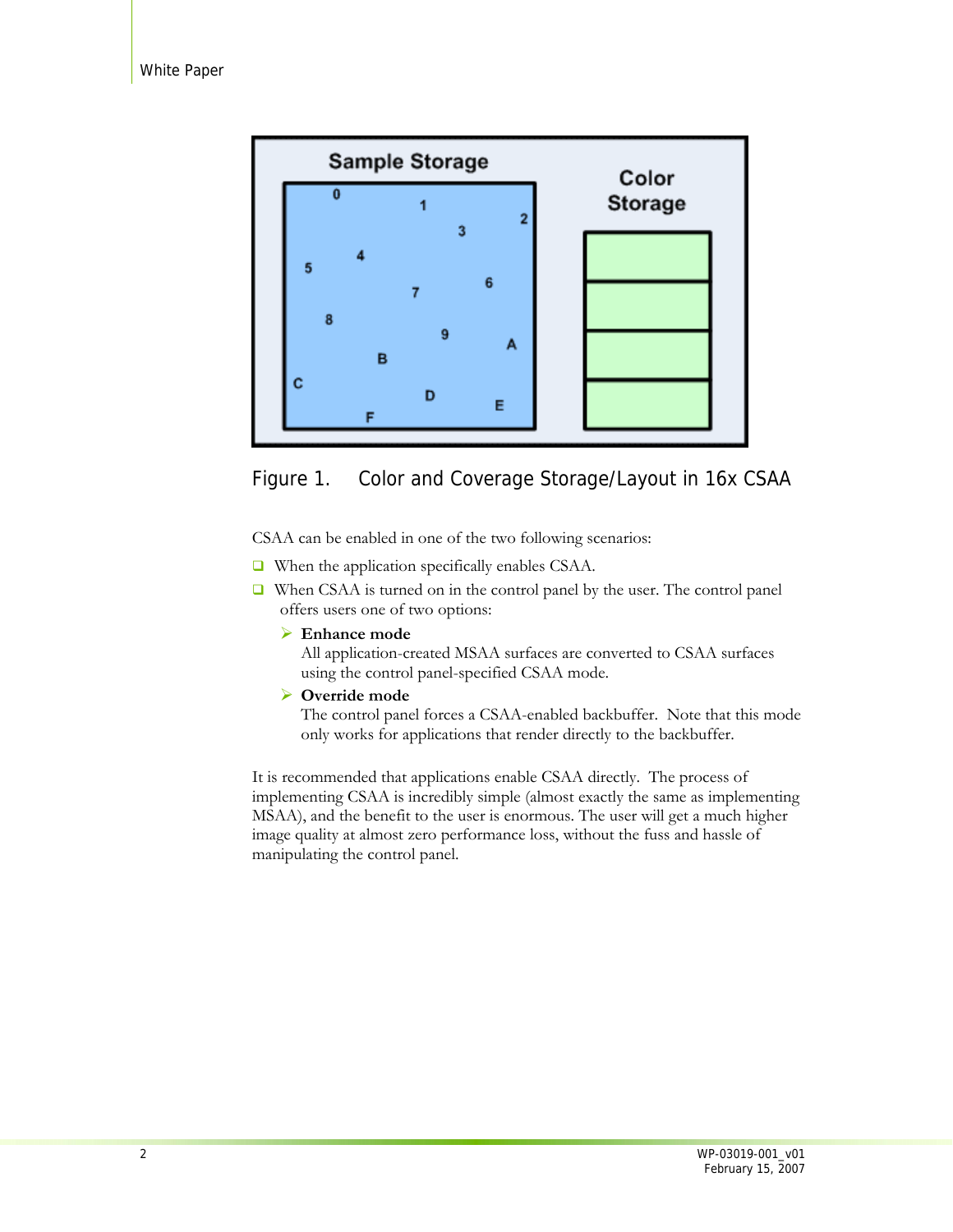## Implementation – DirectX 10

### Creating CSAA-compatible Surfaces

CSAA is invoked through the use of the Quality field in the multisample descriptor structure:

```
typedef struct DXGI SAMPLE DESC {
    UINT Count;
     UINT Quality; 
} DXGI_SAMPLE_DESC, *LPDXGI_SAMPLE_DESC;
```
Since this structure already provides a mechanism to specify the number of stored color/z/stencil samples through the Count field, and the number of shaded color samples is always 1 in a multisampled buffer, we can specify the number of coverage samples by setting the Quality field to the desired value. Below is a table listing the various CSAA modes, and the appropriate Count/Quality values used to enable them:

| Table 2. | CSAA Modes and Corresponding Sample/Coverage |
|----------|----------------------------------------------|
|          | Counts for DX10                              |

| <b>Desired CSAA Mode</b> | Count<br>(# Color/z/stencil samples) | <b>QualityValue</b> |
|--------------------------|--------------------------------------|---------------------|
| 8x                       |                                      |                     |
| 8xQ (Quality)            |                                      | 8                   |
| 16x                      |                                      | 16                  |
| 16xQ (Quality)           |                                      | 16                  |

#### Determining Hardware Support for CSAA

Checking for CSAA support is simple:

- Check the **vendorid** of the current device to ensure it is NVIDIA hardware
- Use **CheckMultisampleQualityLevels()** to check the max quality level. Pass the desired color/z/stencil count as **SampleCount,** and if **pNumQualityLevels** is greater than the desired **Quality** value, then CSAA is supported.

For example, if you pass a **SampleCount** of 4, a **pNumQualityLevels** value of 9 or greater indicates that the 8x and 8xQ CSAA modes are available. A **pNumQualityLevels** value of 17 or greater indicates that the 16x and 16xQ CSAA modes are available.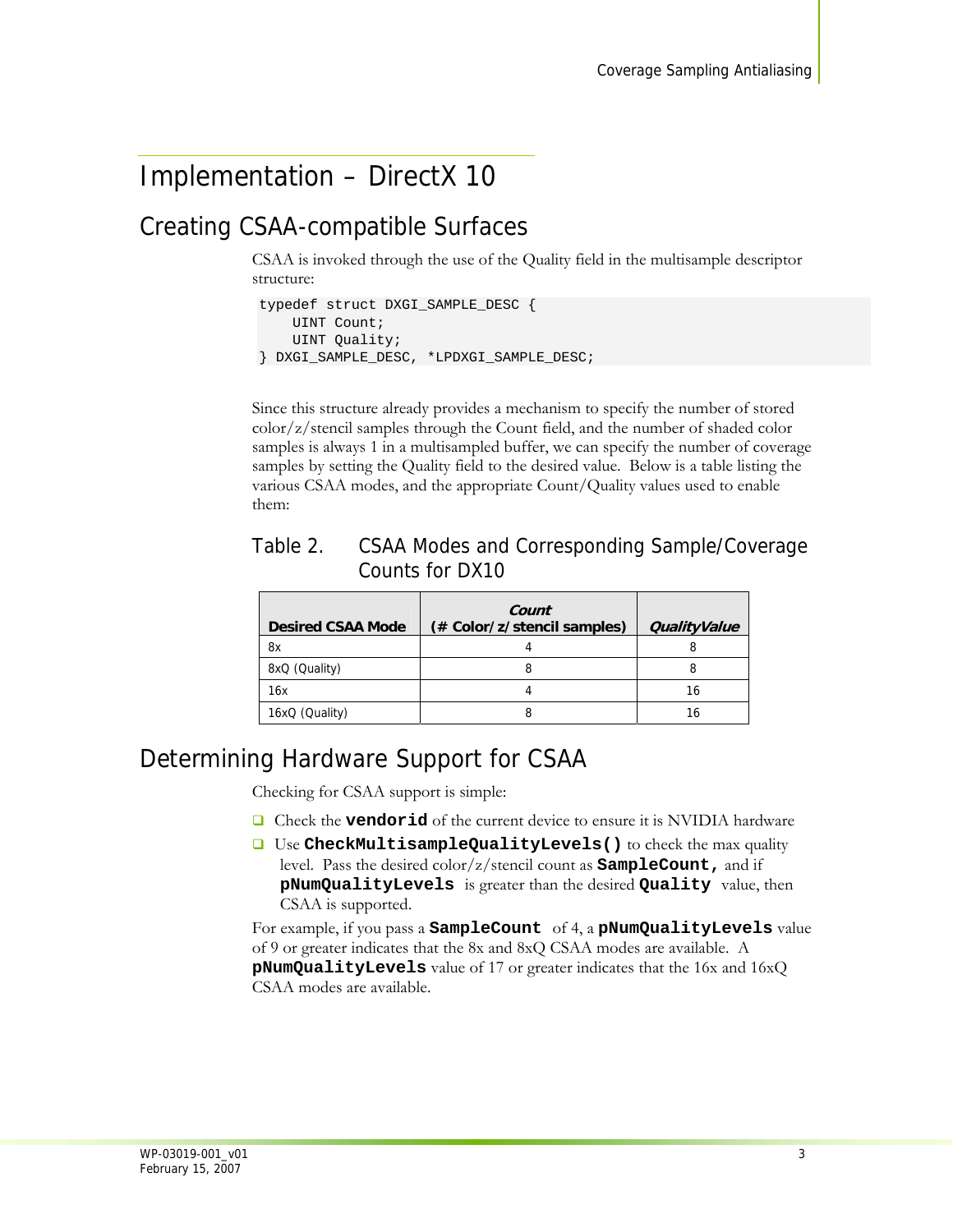## Implementation – DirectX 9

## Creating CSAA-compatible Surfaces

The method of implementing CSAA in DX9 differs from DX10. This is due to a limitation in the DX9 runtime, which prohibits the driver from exposing multisample quality values greater than 7. For this reason, instead of specifying the number of coverage samples with the **quality** value, we simply set **quality** to a predetermined value which will be interpreted as a specific CSAA mode by the driver.

When creating a D3D device or render target, use the **D3DMULTISAMPLE\_TYPE** parameter to specify the number of color/z/stencil samples, and use the **quality** parameter to set the CSAA mode (see Table 3).

| <b>Desired CSAA Mode</b> | <i>Multisample</i> Value | <b>Quality Value</b> |
|--------------------------|--------------------------|----------------------|
| 8x                       | D3DMULTISAMPLE 4 SAMPLES |                      |
| 8xQ (Quality)            | D3DMULTISAMPLE 8 SAMPLES | 0                    |
| 16x                      | D3DMULTISAMPLE 4 SAMPLES | 4                    |
| 16xQ (Quality)           | D3DMULTISAMPLE 8 SAMPLES | າ                    |

#### Table 3. CSAA Modes and Corresponding Sample/Coverage Counts for DX9

## Determining Hardware Support for CSAA

Use the following points when checking for CSAA support:

- **Q** Check the **vendorid** of the current device to ensure it is NVIDIA hardware
- Use **CheckDeviceMultisampleType()** to check the max quality level. Set the **MultiSampleType** parameter to reflect the desired number of color/z/stencil samples, and if **pQualityLevels** is greater than the desired **Quality** value, then CSAA is supported.

For example, if you pass a sample count of 4, a **pQualityLevels** value of 5 or greater indicates that both 8x and 16x CSAA modes are available.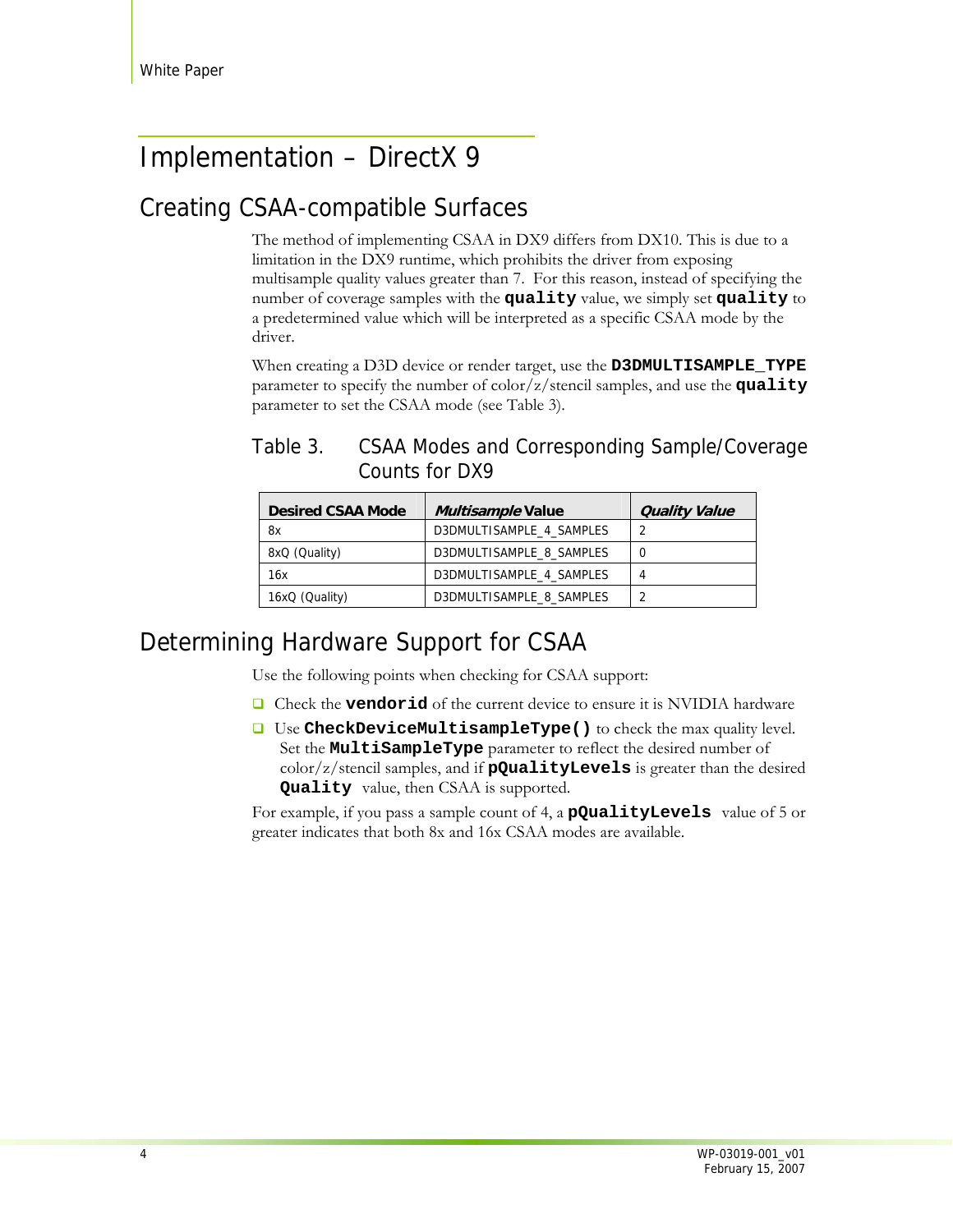## Implementation - OpenGL

Implementing CSAA in OpenGL is done through a new extension:

```
GL_NV_framebuffer_multisample_coverage
```
When support for this extension is verified, you may use the following function to create CSAA render buffers:

```
void RenderbufferStorageMultisampleCoverageNV( 
             enum target, sizei coverageSamples, 
             sizei colorSamples, enum internalformat, 
             sizei width, sizei height);
```
Use of this function is identical to the older

**RenderbufferStorageMultisampleEXT();** the only difference is the ability to specify distinct color/z/stencil sample counts and coverage sample counts. Like DX10, the OpenGL function to specify color samples and coverage samples takes exact sample counts as arguments (see Table 4).

#### Table 4. OpenGL Functions to Specify Color Samples and Coverage Samples

| <b>CSAA Mode</b> | colorSamples value | coverageSamples value |
|------------------|--------------------|-----------------------|
| 8x               |                    |                       |
| 8xQ (Quality)    |                    |                       |
| 16x              |                    | 16                    |
| 16xQ (Quality)   |                    | 16                    |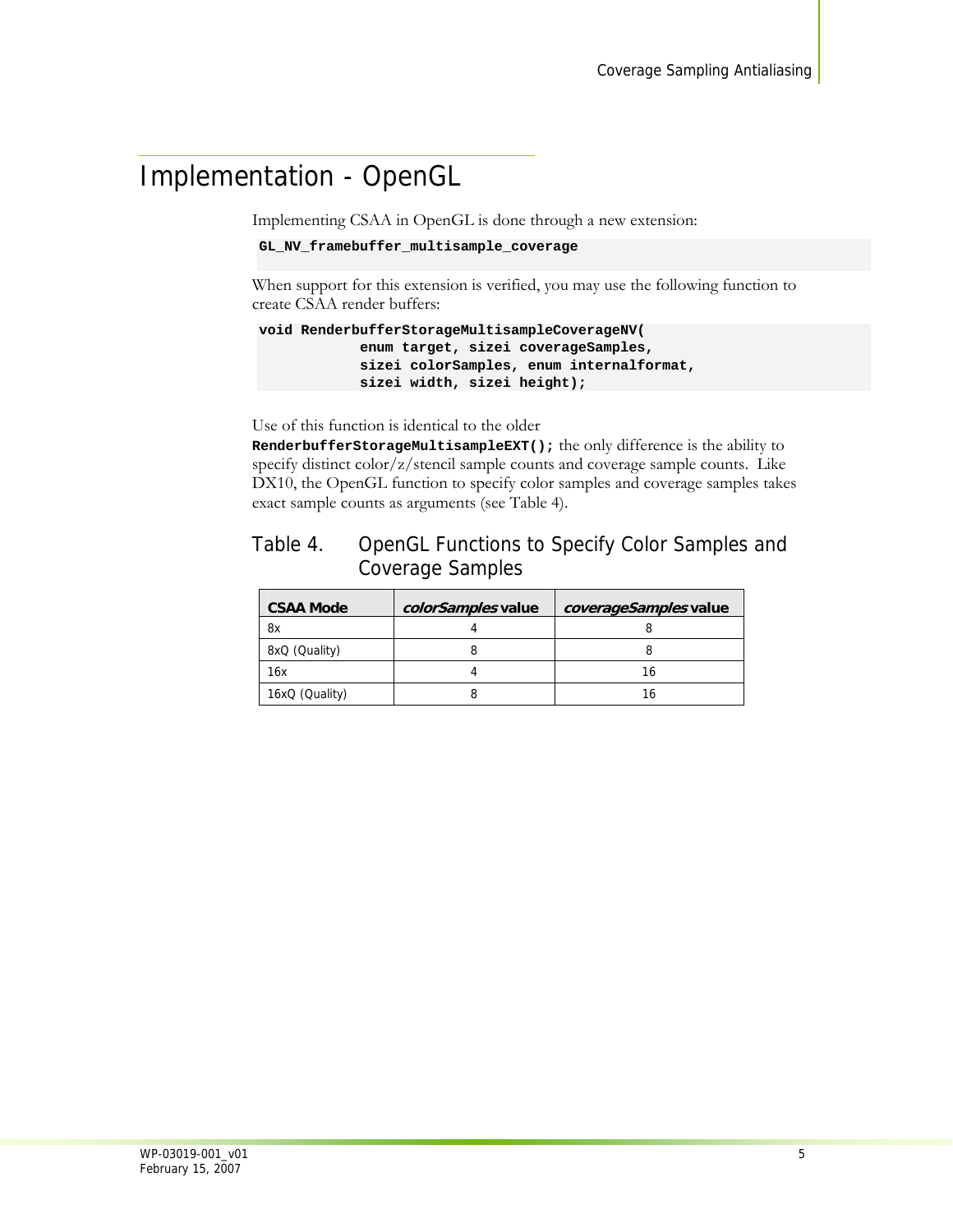## CSAA Guidelines

#### Performance

CSAA performance is generally very similar to that of typical MSAA performance, given the same  $\frac{\text{color}}{t}z/\text{stencil}}{\text{sample count}}$ . For example, both the 8x and 16x CSAA modes (which use 4 color/z/stencil samples) perform similarly or identical to 4x MSAA.

CSAA is also extremely efficient in terms of storage, as the coverage samples require very little memory.

### Transparency Antialiasing

Transparency AA is 100% compatible with CSAA. However, keep in mind that transparency AA operates at a lower resolution; it works at color/stencil/z resolution instead of coverage resolution, since transparency AA requires the color/z/stencil sample information to work.

## Development Considerations

For best image quality results, try to avoid the following scenarios when implementing CSAA:

- $\Box$  Avoid sharing z-buffers between different multisample render targets. This can affect coverage information and potentially cause a loss in antialiasing quality. If your application renders to multiple render targets, the following loop for each RT is safe for CSAA:
	- $\triangleright$  Clear depth and color
	- $\triangleright$  Render to multisample target
	- $\triangleright$  Blit to non-multisample target
- Avoid partial depth-clears, as they can affect coverage information. If a triangle edge intersects the edge of the cleared region, antialiasing quality may be reduced at the point of intersection.
- $\Box$  Try to avoid updating color and z independently, as CSAA coverage information is only updated when z is being written. The exception to this is when the geometry for each pass is identical (such as in typical z-only prepasses), in which case image quality will be preserved.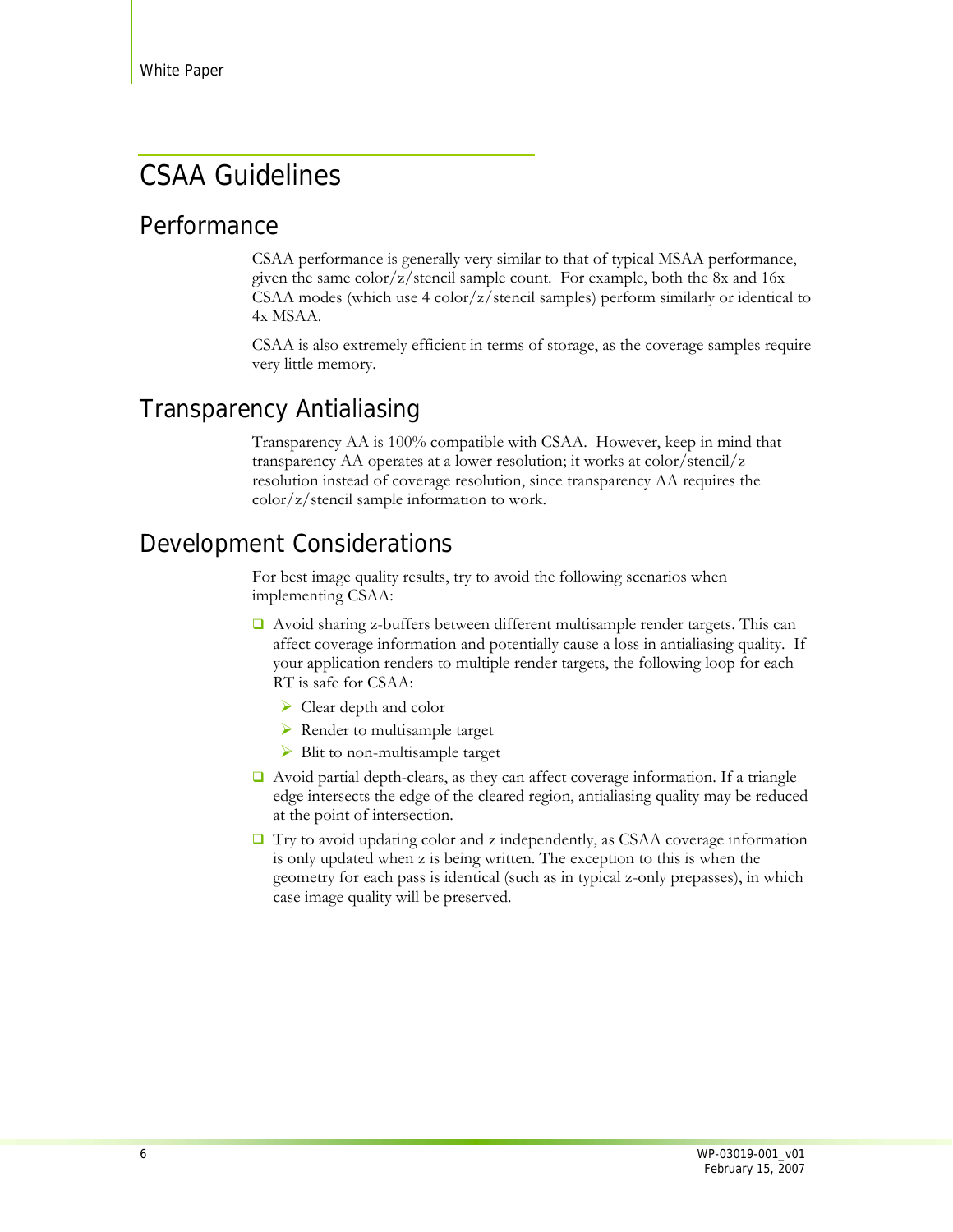## CSAA – Results

The images in Figures 2 and 3 highlight the difference in quality between standard 4x MSAA and 16x CSAA modes. Observe the significant improvement in color resolution and edge quality for 16x, and note the fact that 16x CSAA typically performs similarly to 4x MSAA.



Figure 2. CSAA – 4x vs. 16x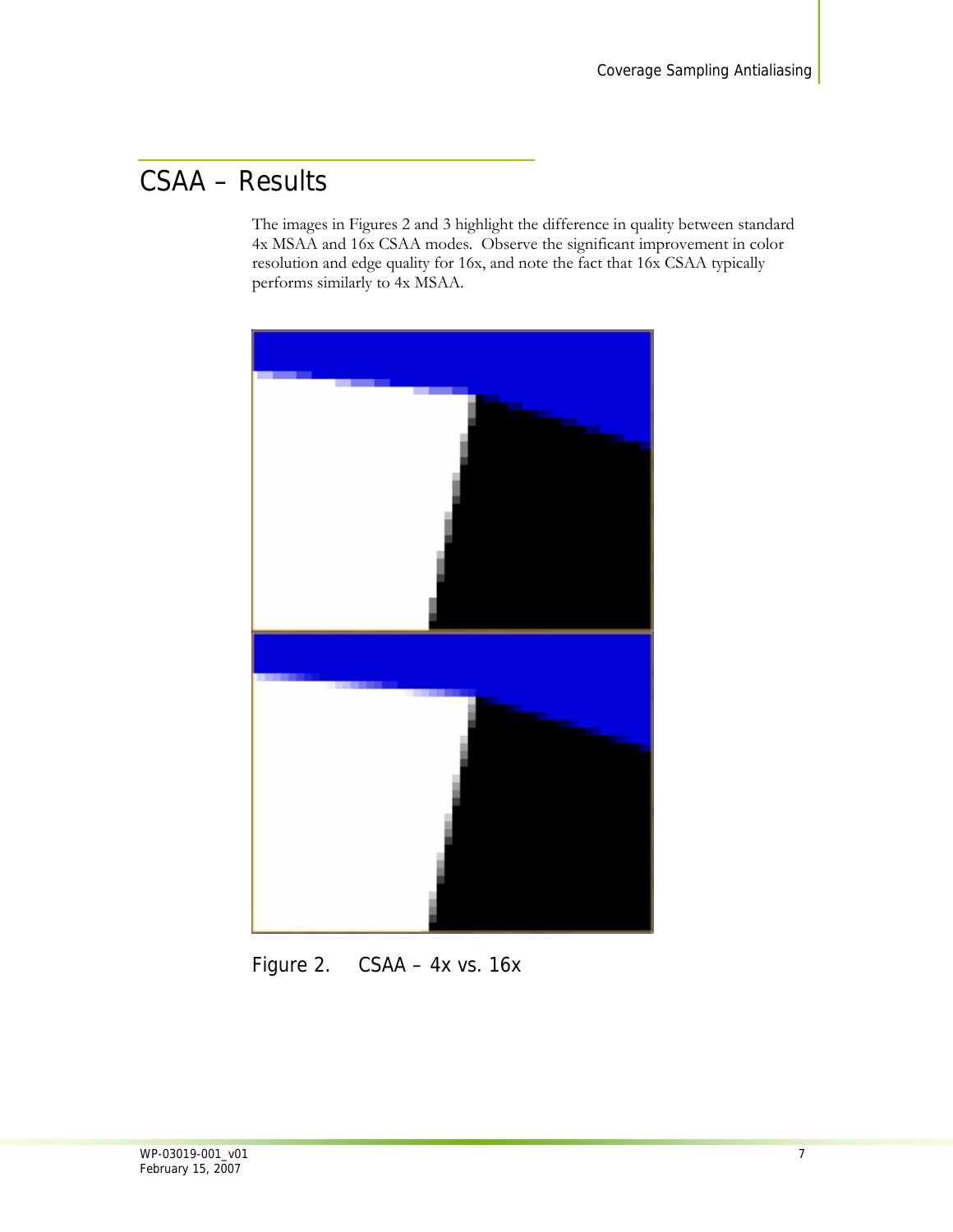

Figure 3. CSAA – 16xQ